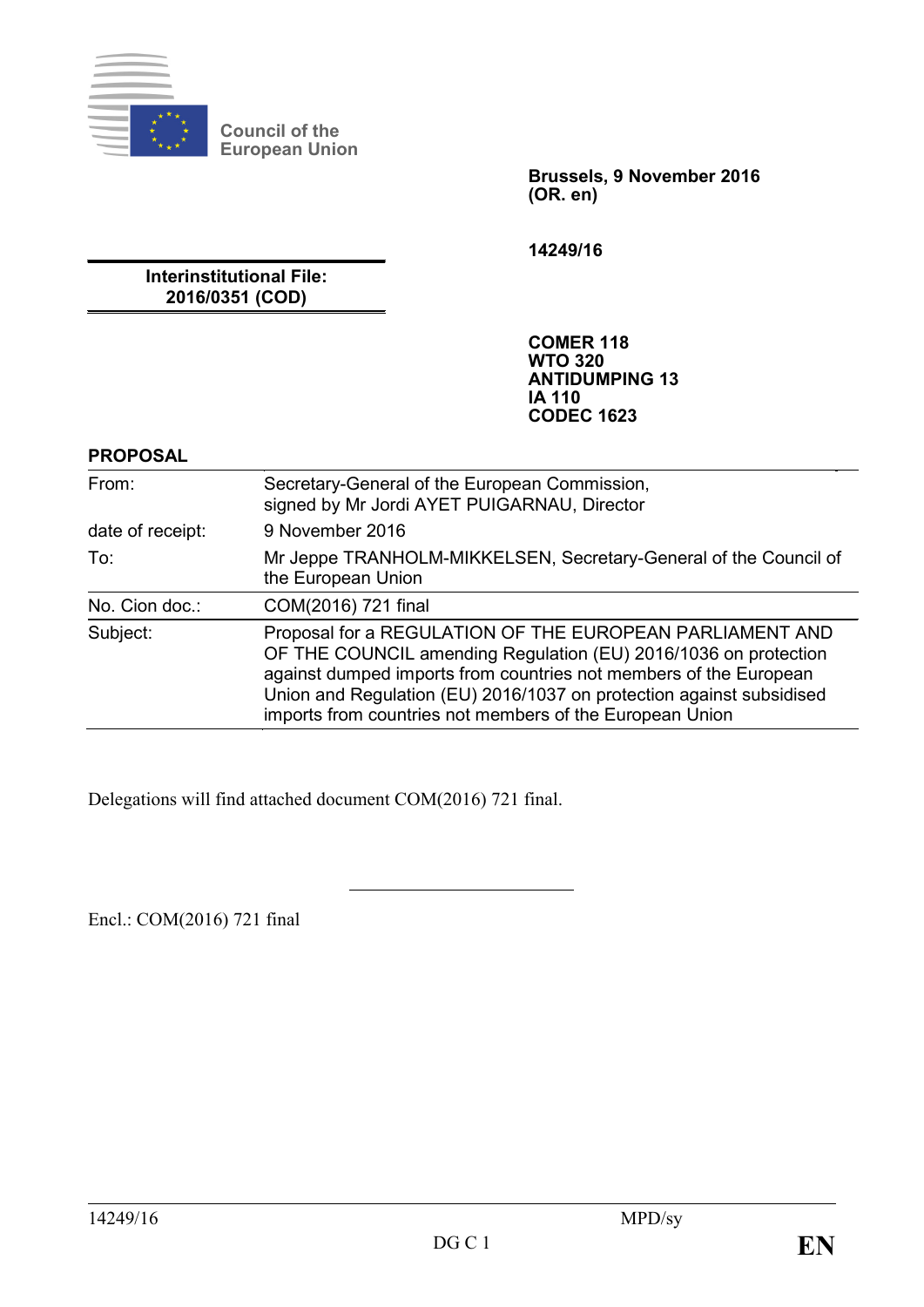

EUROPEAN **COMMISSION** 

> Brussels, 9.11.2016 COM(2016) 721 final

2016/0351 (COD)

Proposal for a

## **REGULATION OF THE EUROPEAN PARLIAMENT AND OF THE COUNCIL**

**amending Regulation (EU) 2016/1036 on protection against dumped imports from countries not members of the European Union and Regulation (EU) 2016/1037 on protection against subsidised imports from countries not members of the European Union**

> {SWD(2016) 370 final} {SWD(2016) 371 final} {SWD(2016) 372 final}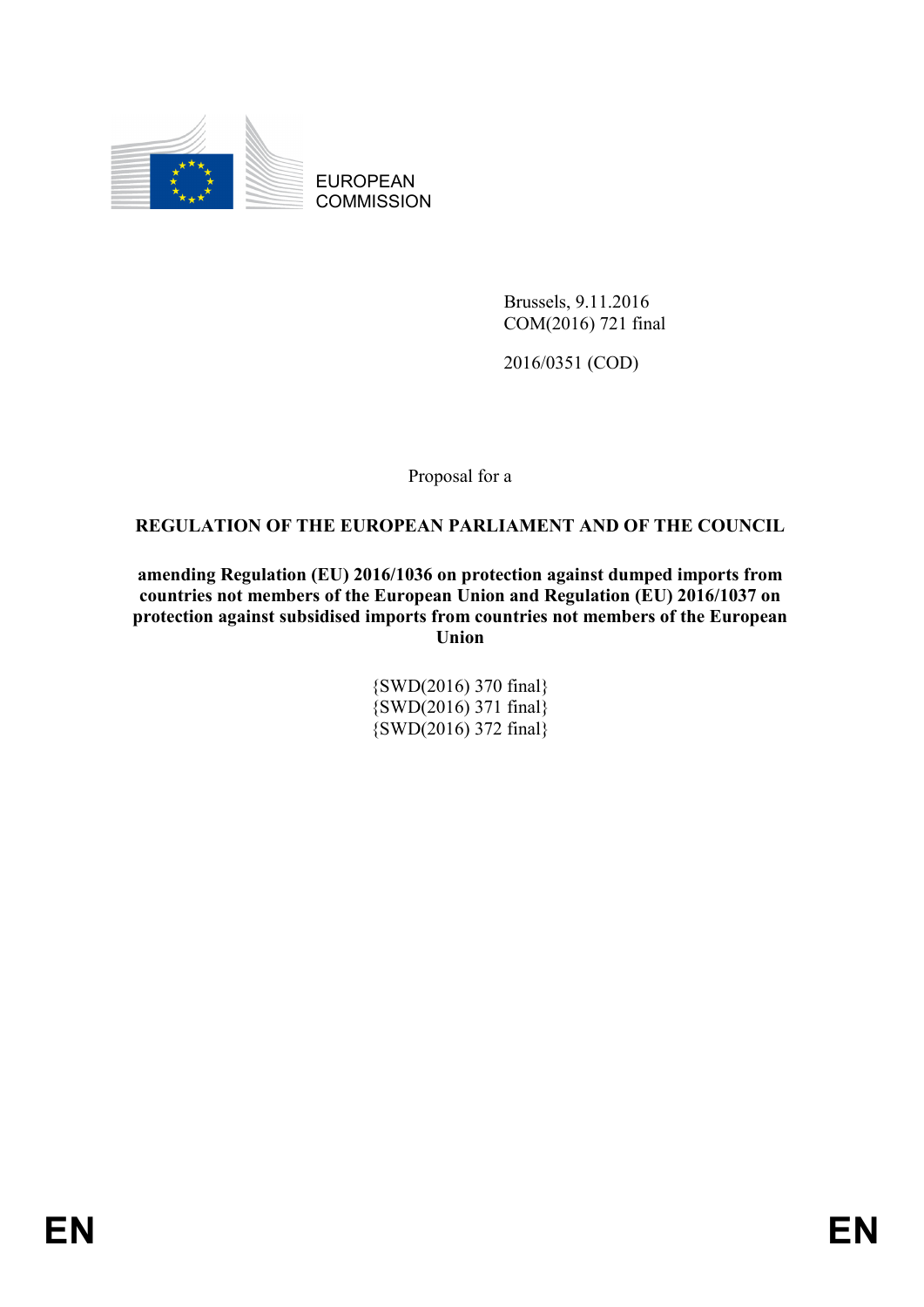## **EXPLANATORY MEMORANDUM**

### **1. CONTEXT OF THE PROPOSAL**

The proposal covers targeted amendments to Regulation (EU) 2016/1036 on protection against dumped imports from countries that are not members of the European Union (the Basic Anti-Dumping Regulation) and to Regulation (EU) 2016/1037 on protection against subsidised imports from countries that are not members of the European Union (the Basic Anti-Subsidy Regulation)

### **1.1. Amendments to the Basic Anti-Dumping Regulation**

### *1.1.1. Determination of normal value in the presence of market distortions*

Articles 2(1) to 2(7) of the Basic Anti-Dumping Regulation stipulate the basis on which normal value shall be determined. The circumstances prevailing in certain countries that are Members of the WTO and the experience gathered from the case-law make it appropriate to amend the methodology used to determine the normal value and the dumping margin for the countries concerned, in particular those currently subject to the provisions of Article 2(7)(b) and (c).

As a result, the Commission proposes to amend Article 2(7) and to introduce a new provision, namely Article 2(6)a for WTO member countries.

(a) Normal value for WTO Members

For WTO members, the normal value is normally determined on the basis of the domestic prices of the like product or on the basis of a constructed normal value.

There are circumstances however in which the domestic prices and costs would not provide a reasonable basis to determine the normal value. This could be the case, for instance, when prices or costs are not the result of free market forces because they are affected by government intervention. Relevant considerations in this respect include, for instance, the fact that the market in question is to a significant extent served by enterprises which operate under the ownership, control or policy supervision or guidance of the authorities of the exporting country; the state presence in firms allowing the state to interfere with respect to prices or costs; the existence of public policies or measures discriminating in favour of domestic suppliers or otherwise influencing free market forces; and the access to finance granted by institutions implementing public policy objectives.

In such circumstances, it would be inappropriate to use domestic prices and costs to determine the value at which the like product should be normally sold ("the normal value") and a new provision (Article 2(6)a) stipulates that the normal value would instead be constructed on the basis of costs of production and sale reflecting undistorted prices or benchmarks. For this purpose, the sources that may be used would include undistorted international prices, costs, or benchmarks, or corresponding costs of production and sale in an appropriate representative country with a similar level of economic development as the exporting country.

This methodology would allow the Commission to establish and measure the actual magnitude of dumping being practised in normal market conditions absent distortions.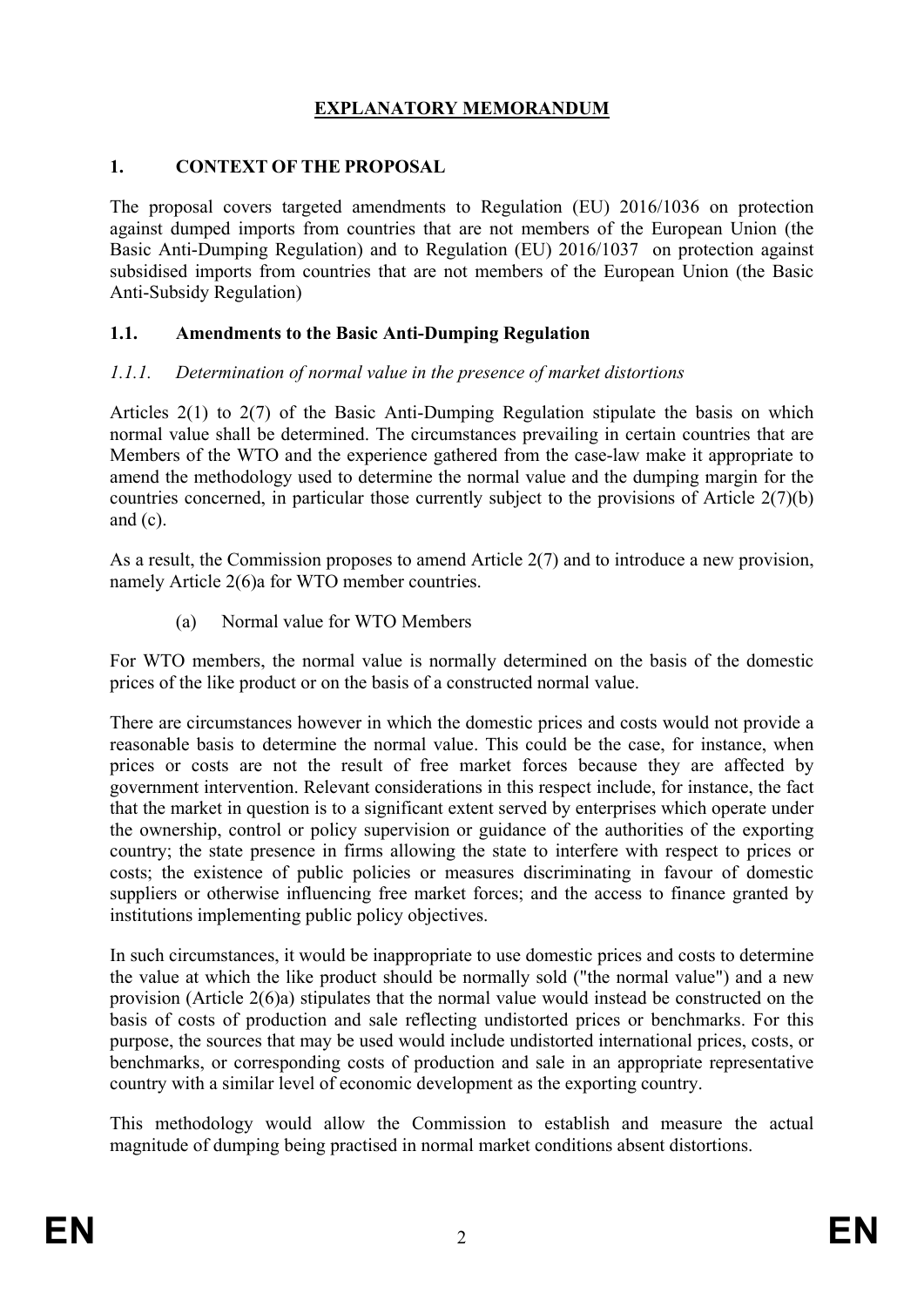For the sake of transparency and efficiency, the Commission services intend to issue public reports describing the specific situation concerning the market circumstances in any given country or sector. Of importance, the EU industry would be in a position to rely on and refer to the information contained in these reports when alleging in a complaint or a request for review that the domestic prices and costs in the exporting country are unsuitable to determine the normal value. Such reports and the evidence on which it is based would also be placed on the file of any investigation relating to that country or sector so that all interested parties would be in a position to express their views and comments.

(b) Normal value for non-WTO members

For those countries which are, at the date of initiation, not Members of the WTO and listed in Annex I of Regulation (EU) 2015/755 of 29 April 2015 on common rules for imports from certain third countries, the normal value will be determined on the basis of the analogue country methodology as provided by Article 2(7) as amended.

## *1.1.2. Transition from the current system to the new one*

The proposal introduces specific disciplines ensuring that the entry into force of the new system would be made in an orderly and transparent manner and would not create legal uncertainty for ongoing cases or unduly affect existing measures.

Thus, the proposal makes clear that the new system would only apply to cases initiated upon entry into force of the amended provisions. Any given ongoing anti-dumping investigation at the time of entry into force would remain governed by the current disciplines.

As far as existing measures are concerned, the Commission considers that the sheer introduction of the new disciplines does not constitute sufficient reasons to review such measures within the meaning of Article 11(3) of the Basic Anti-Dumping Regulation. Indeed, reviews of existing measures should only be conducted if and when the factual circumstances of the exporters concerned, as opposed to the legal disciplines to which they are subject, have changed to an extent that the current level of measures is shown to no longer be appropriate. Furthermore, if a review is initiated as a result of an objective change in the circumstances of an exporter, the review could still be conducted on the basis of the current methodology if the specific circumstances that led to the application of the current methodology, including the methodology based on Articles  $2(7)(a)$  and  $2(7)(b)$ , have not changed. If the factual circumstances justifying the application of a given methodology have not changed, the normal value and dumping margin will be established on the basis of the same methodology as the one that led to the imposition of the measure subject to review. This is clarified in Article 11(9) of the Basic anti-dumping regulation and is necessary to avoid a situation where essentially the same circumstances would lead overtime to the application of two different methodologies.

Furthermore, the proposal provides that, in the case of a transition from a normal value calculated pursuant to Articles  $2(7)(a)$  or  $2(7)(b)$  to a normal value calculated pursuant to paragraphs 1 to 6a of Article 2, the reasonable period of time provided for in the first subparagraph of Article 11(3) of the Basic Anti-Dumping Regulation shall be deemed to elapse on the date on which the first expiry review following such transition is initiated.

The same approach should apply with respect to newcomer reviews conducted pursuant to Article 11(4) of the Basic Anti-Dumping Regulation.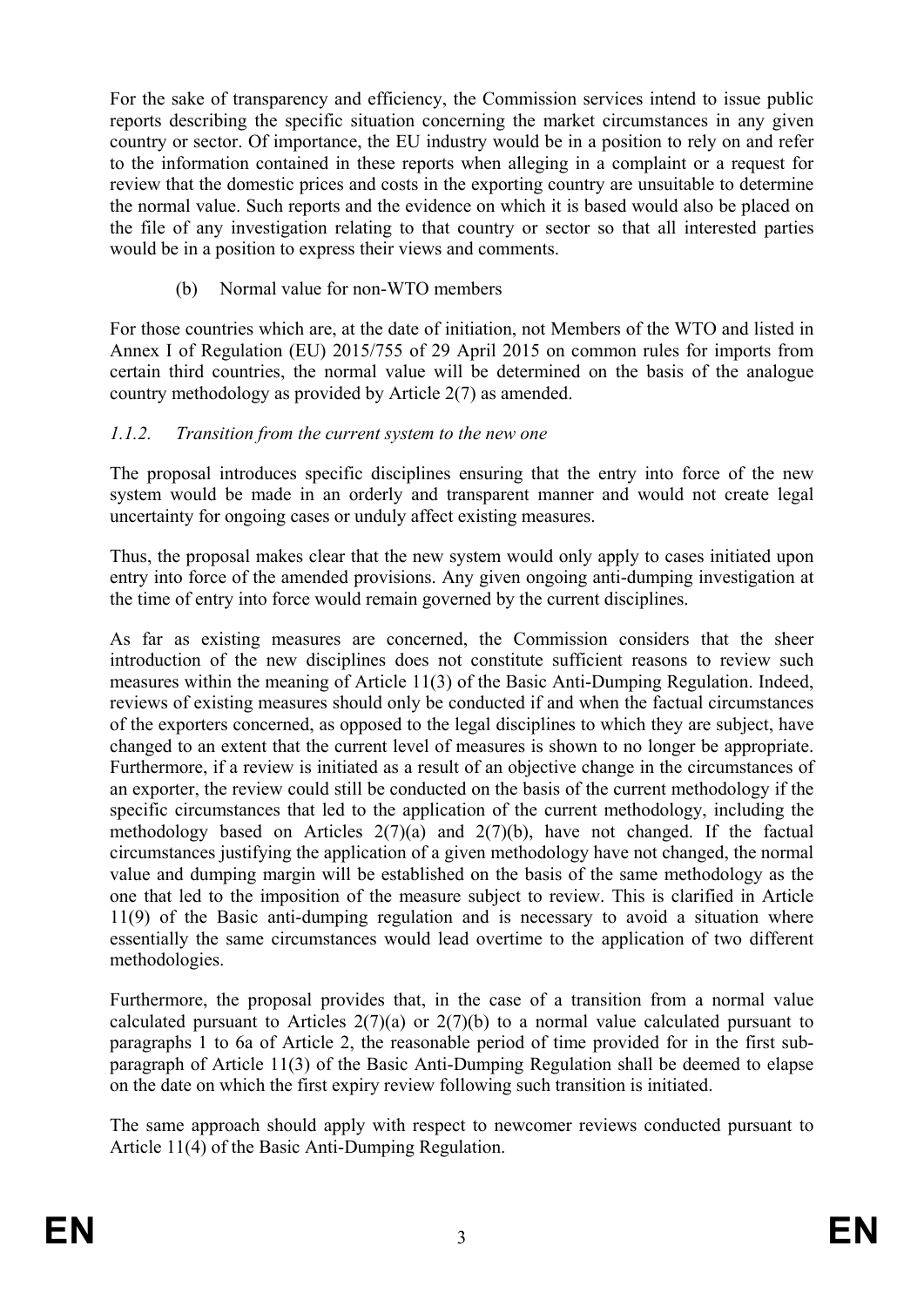## **1.2. Amendment to the Basic Anti-Subsidy Regulation**

The Commission considers also it is essential that the Basic anti-subsidy regulation can deploy its full effectiveness. In that respect, experience shows that the actual magnitude of subsidisation is not always evident at the time of initiation. Oftentimes, investigated exporters are found to benefit from subsidies whose existence could not have been reasonably known before carrying out the investigation. Yet, those subsidies clearly provide an unfair benefit the exporters concerned, which allows them to sell at injurious prices to the EU market.

It is therefore essential that such subsidies be adequately captured in the final analysis and level of duty imposed.

For that purpose and for reasons of due process and transparency, the proposal clarifies that, when such subsidies are found in the course of any given investigation or review, the Commission will offer additional consultations to the country of origin and/or export concerned with regard to such subsidies identified in the course of the investigation. In these situations, the Commission will send to the country of origin and/or export a summary of the main elements concerning these other subsidies to ensure meaningful consultations.

## **2.** RESULTS OF CONSULTATIONS WITH THE INTERESTED PARTIES AND **IMPACT ASSESSMENTS**

## **2.1. Consultation of interested parties**

Interested parties concerned by this proposal have had the opportunity to participate in the Public consultation carried out from February to April 2016. A summary of the results of the public consultation was published as part of the Impact Assessment together with this legislative proposal. The Impact Assessment can be found on DG Trade's website.

### **2.2. Collection and use of expertise**

An independent study into the impact of a number of options to address the way normal value is calculated in the case of imports from non-market economy countries was finalised in May 2016 and was published on DG Trade's website in parallel to the release of the legislative proposal.

### **2.3. Impact Assessment**

Taking into account the results of the public consultation, the independent study and the Commission's extensive practice in the use of the instruments an impact assessment was carried out in Spring 2016. The impact assessment analysed various options. The Impact Assessment Board considered the report in June 2016 and gave a favourable opinion subject to some revisions to the report. The report has since been revised and finalised. The preferred solutions form the basis for this proposal.

## **3. LEGAL ELEMENTS OF THE PROPOSAL**

## **3.1. Legal basis**

The legal basis for this proposal is Article 207(2) of the Treaty on the Functioning of the European Union, in accordance to which the European Parliament and the Council, acting by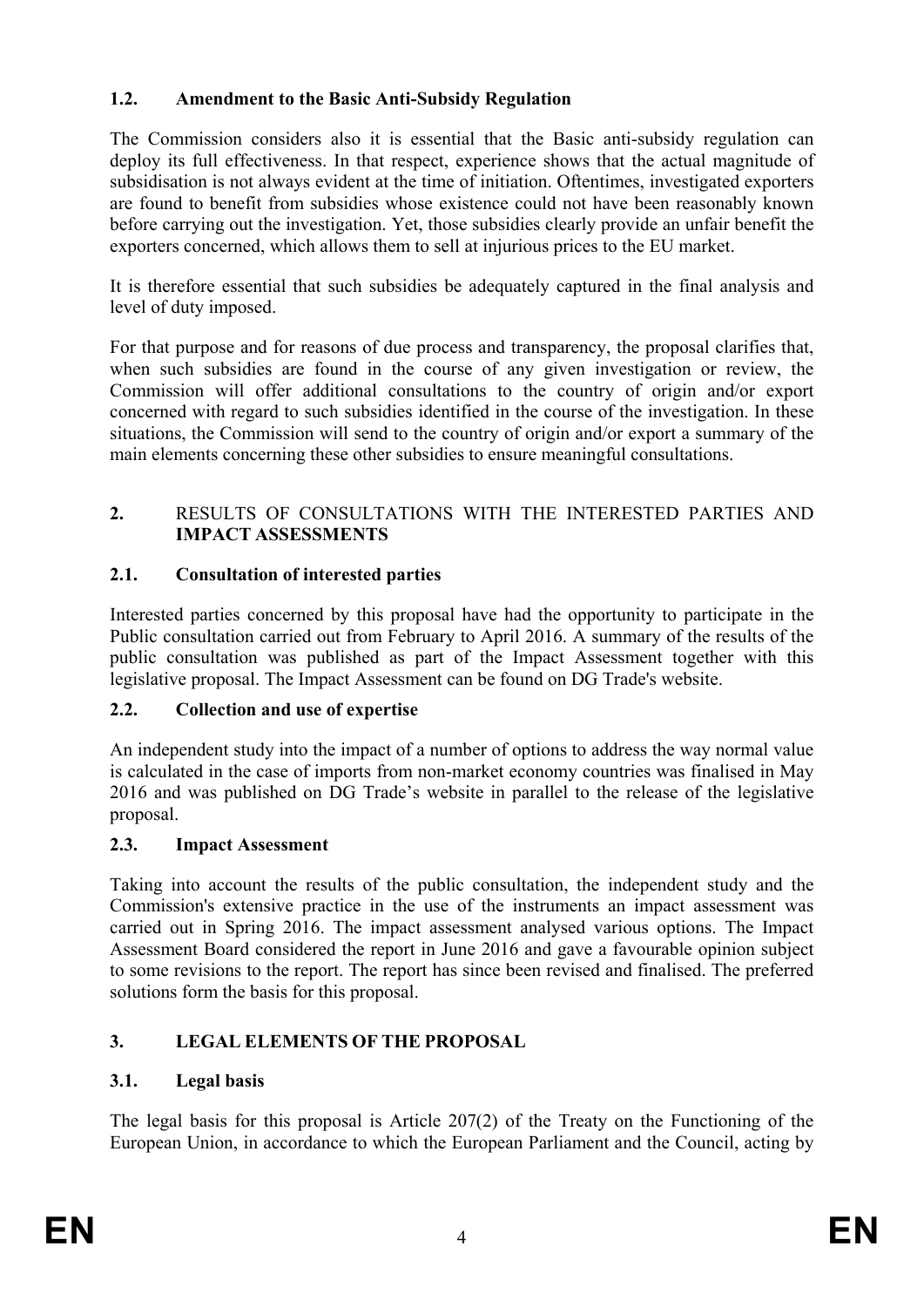means of regulations in accordance with the ordinary legislative procedure, shall adopt the measures defining the framework for implementing the common commercial policy.

This proposal amends Regulation (EU) 2016/1036 and Regulation (EU) 2016/1037.

# **3.2. Subsidiarity Principle**

Pursuant to Article 3(1)(e) of the Treaty on the Functioning of the European Union, the proposal falls under exclusive competence of the Union. The subsidiarity principle therefore does not apply.

# **3.3. Proportionality Principle**

The proposal complies with the proportionality principle.

# **3.4. Choice of instruments**

Proposed instrument: Regulation of the European Parliament and of the Council.

Other means would not be adequate for the following reason: a Regulation must be amended by a Regulation.

# **4. BUDGETARY IMPLICATION**

Not applicable.

# **5. OPTIONAL ELEMENTS**

Not applicable.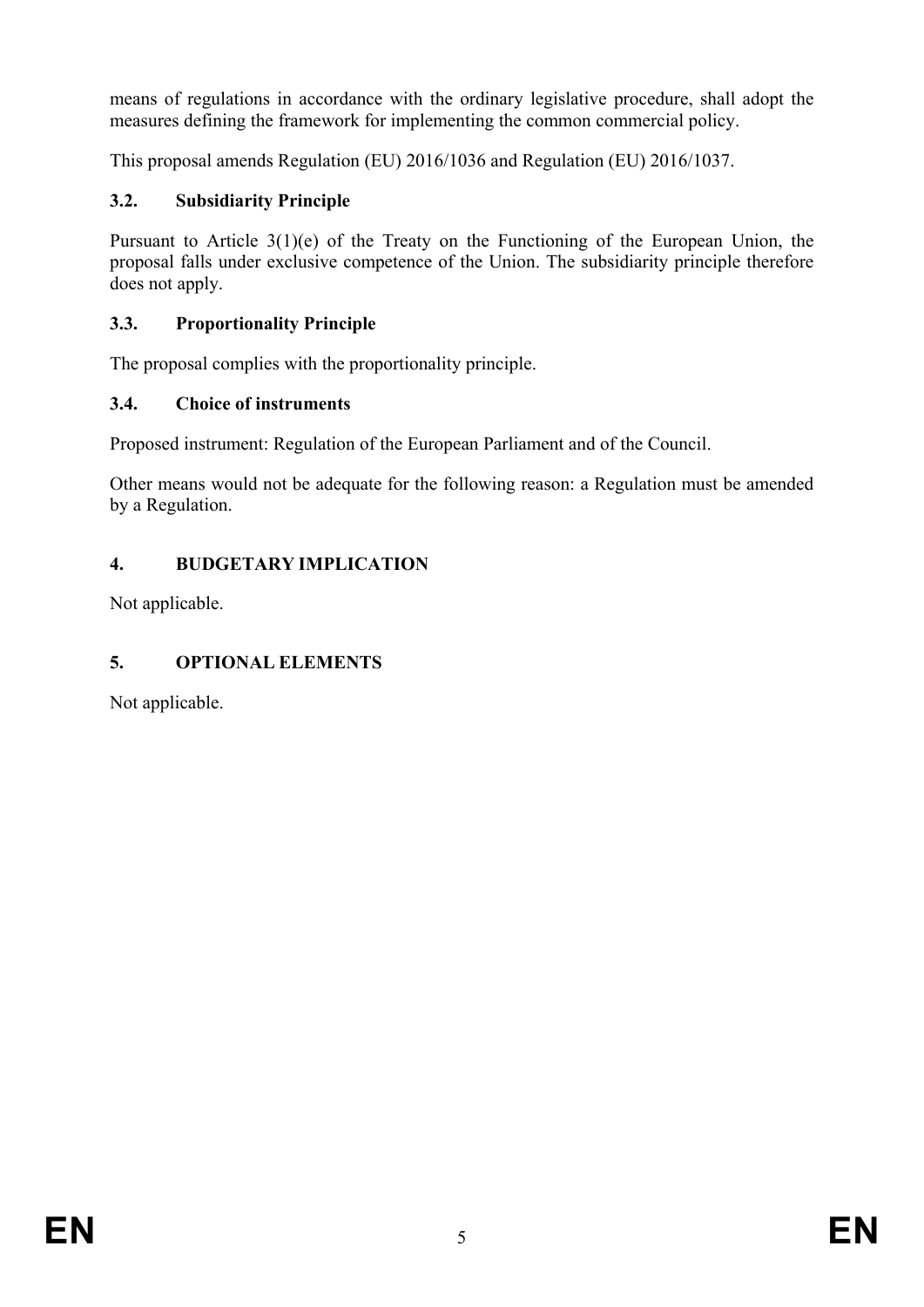2016/0351 (COD)

### Proposal for a

### **REGULATION OF THE EUROPEAN PARLIAMENT AND OF THE COUNCIL**

#### **amending Regulation (EU) 2016/1036 on protection against dumped imports from countries not members of the European Union and Regulation (EU) 2016/1037 on protection against subsidised imports from countries not members of the European Union**

#### THE EUROPEAN PARLIAMENT AND THE COUNCIL OF THE EUROPEAN UNION,

Having regard to the Treaty on the Functioning of the European Union, and in particular Article 207(2) thereof,

Having regard to the proposal from the Commission,

After transmission of the draft legislative act to the national parliaments,

Acting in accordance with the ordinary legislative procedure,

Whereas:

- ([1](#page-6-0)) By Regulation (EU)  $2016/1036<sup>1</sup>$  the Council and the European Parliament adopted common rules for protection against dumped imports from countries that are not members of the Union.
- (2) Articles 2(7)(a) and 2(7)(b) of Regulation (EU) 2016/1036 stipulate the basis on which normal value should be determined in the case of imports from non-market economy countries. In view of developments with respect to certain countries that are Members of the WTO, it is appropriate that, for those countries, normal value should be determined on the basis of paragraphs 1 to 6a of Article 2 of Regulation (EU) 2016/1036, with effect from the date on which this Regulation enters into force, and subject to the provisions of this Regulation. In the case of countries which are, at the date of initiation, not Members of the WTO and listed in Annex I of Regulation (EU) 2015/755[2](#page-6-1) , norma1 value should be determined on the basis of paragraph 7 of Article 2 of Regulation (EU) 2016/1036, as amended by this Regulation. This Regulation should be without prejudice to establishing whether or not any WTO Member is a market economy.

<span id="page-6-0"></span><sup>&</sup>lt;sup>1</sup> Regulation (EU) 2016/1036 of the European Parliament and of the Council of 8 June 2016 on protection against dumped imports from countries not members of the European Union (OJ L 176, 30.6.2016, p. 21).<br><sup>2</sup> Regulation (EU) 2015/755 of the European Parliament and of the Council of 29 April 2015 on common

<span id="page-6-1"></span>rules for imports from certain third countries (OJ L 123, 19.5.2015, p. 33).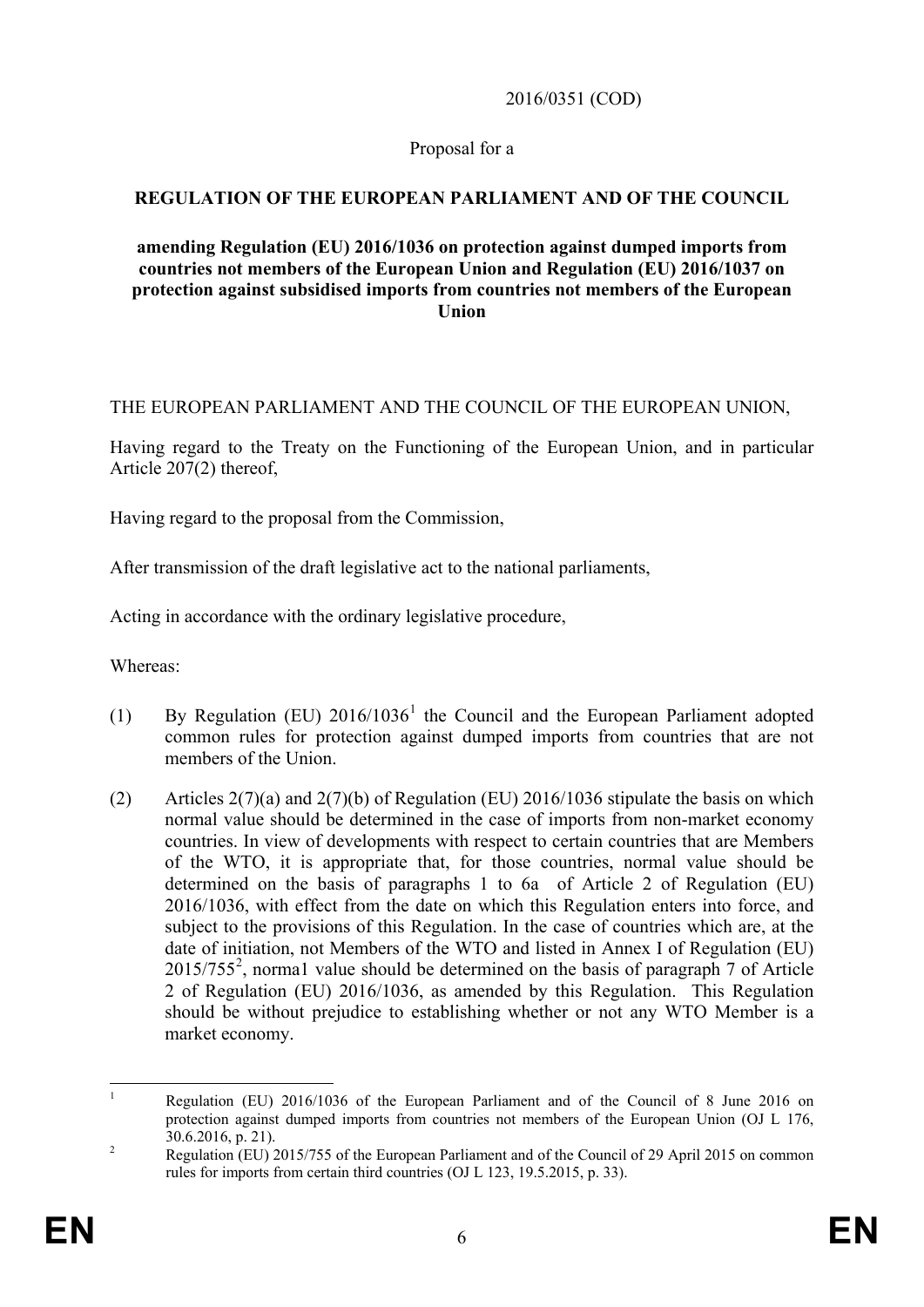- (3) In the light of experience gained in past proceedings, it is appropriate to clarify the circumstances in which significant distortions affecting to a considerable extent free market forces may be deemed to exist. In particular, it is appropriate to clarify that this situation may be deemed to exist, inter alia, when reported prices or costs, including the costs of raw materials, are not the result of free market forces because they are affected by government intervention. It is further appropriate to clarify that in considering whether or not such a situation exists regard may be had, inter alia, to the potential impact of the following: the market in question is to a significant extent served by enterprises which operate under the ownership, control or policy supervision or guidance of the authorities of the exporting country; state presence in firms allowing the state to interfere with respect to prices or costs; public policies or measures discriminating in favour of domestic suppliers or otherwise influencing free market forces; and access to finance granted by institutions implementing public policy objectives. It is further appropriate to provide that the Commission services may issue a report describing the specific situation concerning these criteria in a certain country or a certain sector; that such report and the evidence on which it is based may be placed on the file of any investigation relating to that country or sector; and that interested parties should have ample opportunity to comment on the report and the evidence on which it is based in each investigation in which such report or evidence is used.
- (4) It is further appropriate to recall that costs should normally be calculated on the basis of records kept by the exporter or producer under investigation. However, where there are significant distortions in the exporting country with the consequence that costs reflected in the records of the party concerned are artificially low, such costs may be adjusted or established on any reasonable basis, including information from other representative markets or from international prices or benchmarks. In the light of experience gained in past proceedings, it is appropriate to further clarify that, for the purposes of applying the provisions introduced by this regulation, due account should be taken of all relevant evidence, including relevant assessment reports regarding the circumstances prevailing on the domestic market of the exporting producers and the evidence on which they are based, which has been placed on the file, and upon which interested parties have had an opportunity to comment.
- (5) It is further appropriate to recall that, with respect to the methodology used in the original investigation and to be used in the review investigation, Article 11(9) of Regulation (EU) 2016/1036 applies. In this context, it is appropriate to clarify that, when examining whether there is an indication that circumstances have changed, due account should be taken of all relevant evidence, including relevant assessment reports regarding the circumstances prevailing on the domestic market of the exporting producers and the evidence on which they are based, which has been placed on the file, and upon which interested parties have had an opportunity to comment.
- (6) Absent any other specific transitional rules regulating the matter, it is appropriate to provide for the application of this Regulation to all decisions on the initiation of proceedings, and to all proceedings, including original investigations and review investigations, initiated, on or after the date on which this Regulation enters into force, subject to Article 11(9) of Regulation (EU) 2016/1036. Furthermore, by way of specific transitional rule, and having regard to the absence of any other specific transitional rule regulating the matter, it is appropriate to provide that, in the case of a transition from a normal value calculated pursuant to Articles  $2(7)(a)$  or  $2(7)(b)$  to a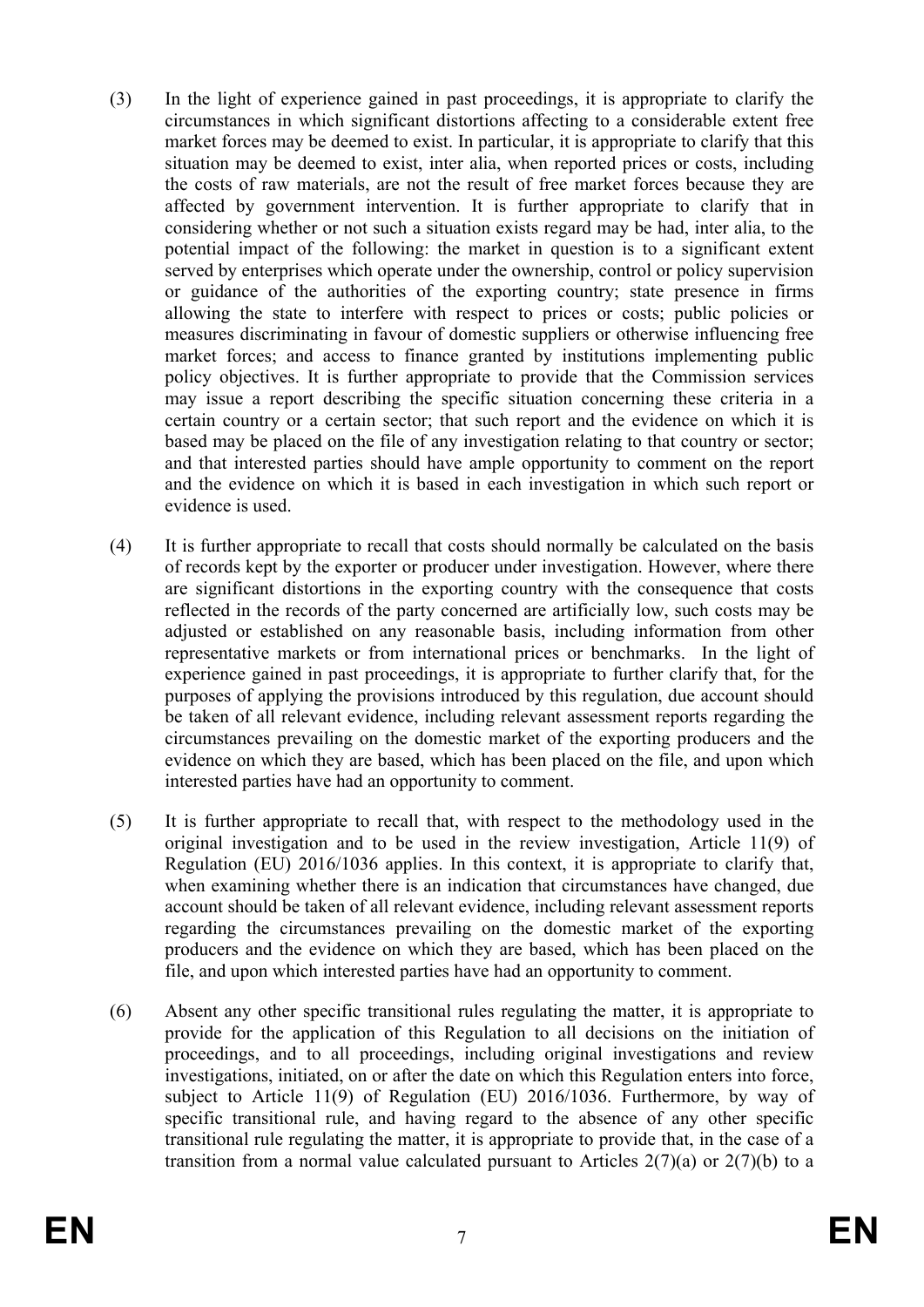normal value calculated pursuant to paragraphs 1 to 6a of Article 2, the reasonable period of time provided for in the first sub-paragraph of Article 11(3) of Regulation (EU) 2016/1036 should be deemed to elapse on the date on which the first expiry review following such transition is initiated. With a view to reducing the risk of circumvention of the provisions of this Regulation, the same approach should apply with respect to reviews conducted pursuant to Article 11(4) of Regulation (EU) 2016/1036. It is also appropriate to recall that a transition from a normal value calculated pursuant to Articles  $2(7)(a)$  or  $2(7)(b)$  to a normal value calculated pursuant to paragraphs 1 to 6a of Article 2 would not in itself constitute sufficient evidence within the meaning of Article 11(3) of Regulation (EU) 2016/1036. Such transitional rules should complete a lacuna that would otherwise risk to generate legal uncertainty, should provide a reasonable opportunity for interested parties to adapt themselves to the expiry of the old rules and the entry into force of the new rules, and should facilitate the efficient, orderly and equitable administration of Regulation (EU) 2016/1036.

- (7) By Regulation (EU)  $2016/1037^3$  $2016/1037^3$  $2016/1037^3$ , the Council and the European Parliament adopted common rules for protection against subsidised imports from countries that are not members of the European Union. Experience has shown that the actual magnitude of subsidisation is usually discovered during the relevant investigation. In particular, it happens frequently that investigated exporters are found to benefit from subsidies whose existence could not have been reasonably known before carrying out the investigation. It is appropriate to clarify that, when such subsidies are found in the course of any given investigation or review, the Commission should offer additional consultations to the country of origin and/or export concerned with regard to such subsidies identified in the course of the investigation. In the absence of specific transitional rules regulating the matter, it is appropriate to provide for the application of this Regulation to all decisions on the initiation of proceedings, and to all proceedings, including original investigations and review investigations, initiated, on or after the date on which this Regulation enters into force.
- (8) Regulation (EU) 2016/1036 and Regulation (EU) 2016/1037 should therefore be amended accordingly,

HAVE ADOPTED THIS REGULATION:

### *Article 1*

Regulation (EU) 2016/1036 is amended as follows:

(1) In Article 2 the following paragraph 6a is inserted:

'6a. (a) In case it is determined, when applying this provision or any other relevant provision of this Regulation, that it is not appropriate to use domestic prices and costs in the exporting country due to the existence of significant distortions, the normal value shall be constructed on the basis of costs of production and sale reflecting undistorted prices or benchmarks. For this purpose, the sources that may be used

<span id="page-8-0"></span><sup>&</sup>lt;sup>3</sup> Regulation (EU) 2016/1037 of the European Parliament and of the Council of 8 June 2016 on protection against subsidised imports from countries not members of the European Union (OJ L 176, 30.6.2016, p. 55).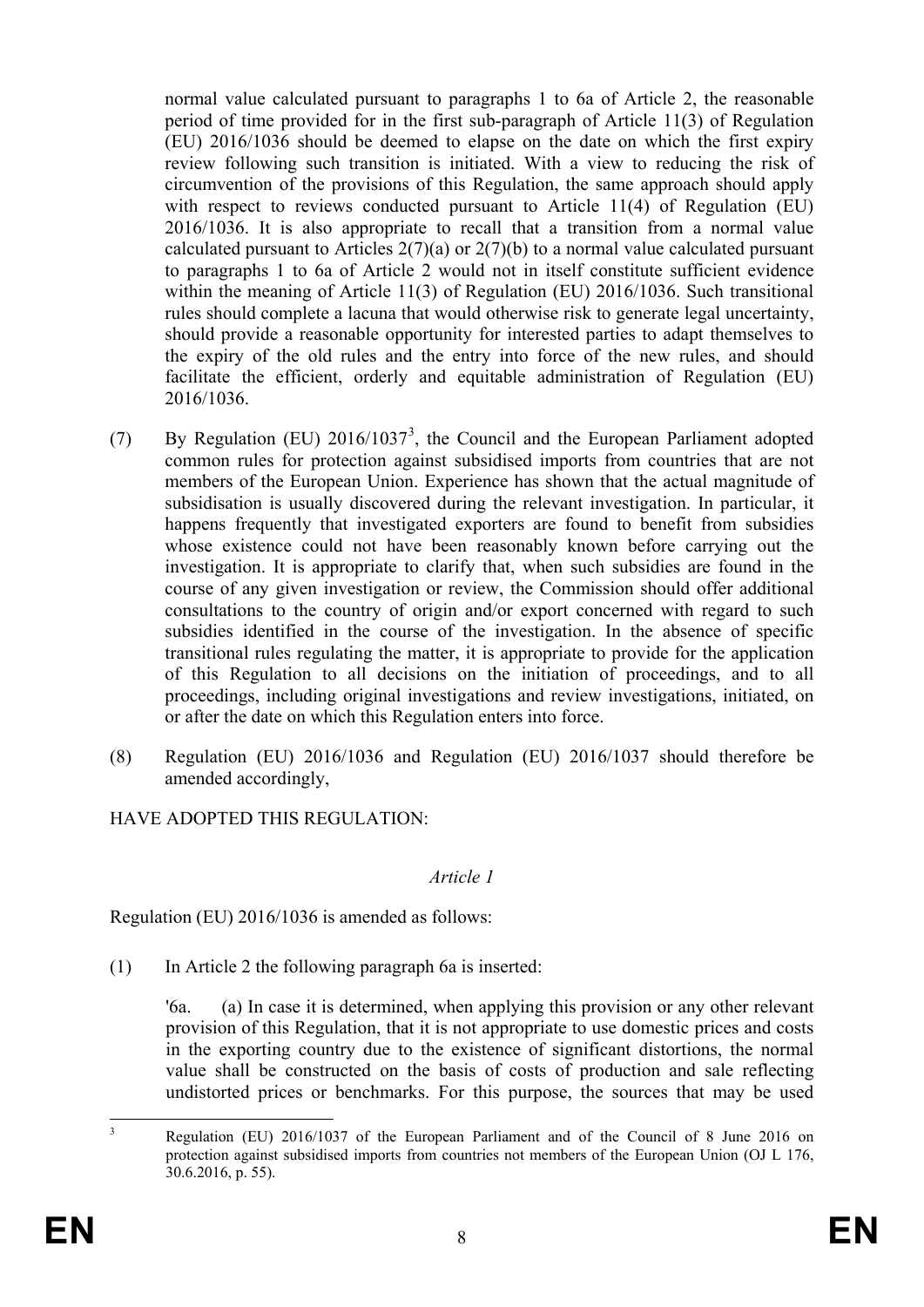include undistorted international prices, costs, or benchmarks, or corresponding costs of production and sale in an appropriate representative country with a similar level of economic development as the exporting country, provided the relevant cost data are readily available. The constructed normal value shall include a reasonable amount for administrative, selling and general costs and for profits.

(b) Significant distortions for the product concerned within the meaning of point (a) may be deemed to exist, *inter alia*, when reported prices or costs, including the costs of raw materials, are not the result of free market forces as they are affected by government intervention. In considering whether or not significant distortions exist regard may be had, *inter alia*, to the potential impact of the following: the market in question is to a significant extent served by enterprises which operate under the ownership, control or policy supervision or guidance of the authorities of the exporting country; state presence in firms allowing the state to interfere with respect to prices or costs; public policies or measures discriminating in favour of domestic suppliers or otherwise influencing free market forces; and access to finance granted by institutions implementing public policy objectives.

(c) When appropriate, the Commission services may issue a report describing the specific situation concerning the criteria listed in point (b) in a certain country or a certain sector. Such report and the evidence on which it is based may be placed on the file of any investigation relating to that country or sector. Interested parties shall have ample opportunity to supplement, comment or rely on the report and the evidence on which it is based in each investigation in which such report or evidence is used. The determinations made shall take into account all of the relevant evidence on the file.

(d) The Union industry may rely on the report referred to in point (c) for the calculation of normal value when filing a complaint in accordance with Article 5 or a request for a review in accordance with Article 11.

(e) The parties to the investigation shall be informed shortly after initiation about the relevant sources that the Commission intends to use for the purpose of point (a) and shall be given 10 days to comment. For this purpose, interested parties shall be given access to the file, including any evidence on which the investigating authority relies, without prejudice to Article 19.'

(2) In Article 2, paragraph 7 is replaced by the following:

'In the case of imports from countries which are, at the date of initiation, not members of the WTO and listed in Annex I of Regulation (EU) 2015/755, normal value shall be determined on the basis of the price or constructed value in a market economy third country, or the price from such a third country to other countries, including the Union, or where those are not possible, on any other reasonable basis, including the price actually paid or payable in the Union for the like product, duly adjusted if necessary to include a reasonable profit margin.

An appropriate market economy third country shall be selected in a not unreasonable manner, due account being taken of any reliable information made available at the time of selection. Account shall also be taken of time-limits; where appropriate, a market economy third country which is subject to the same investigation shall be used.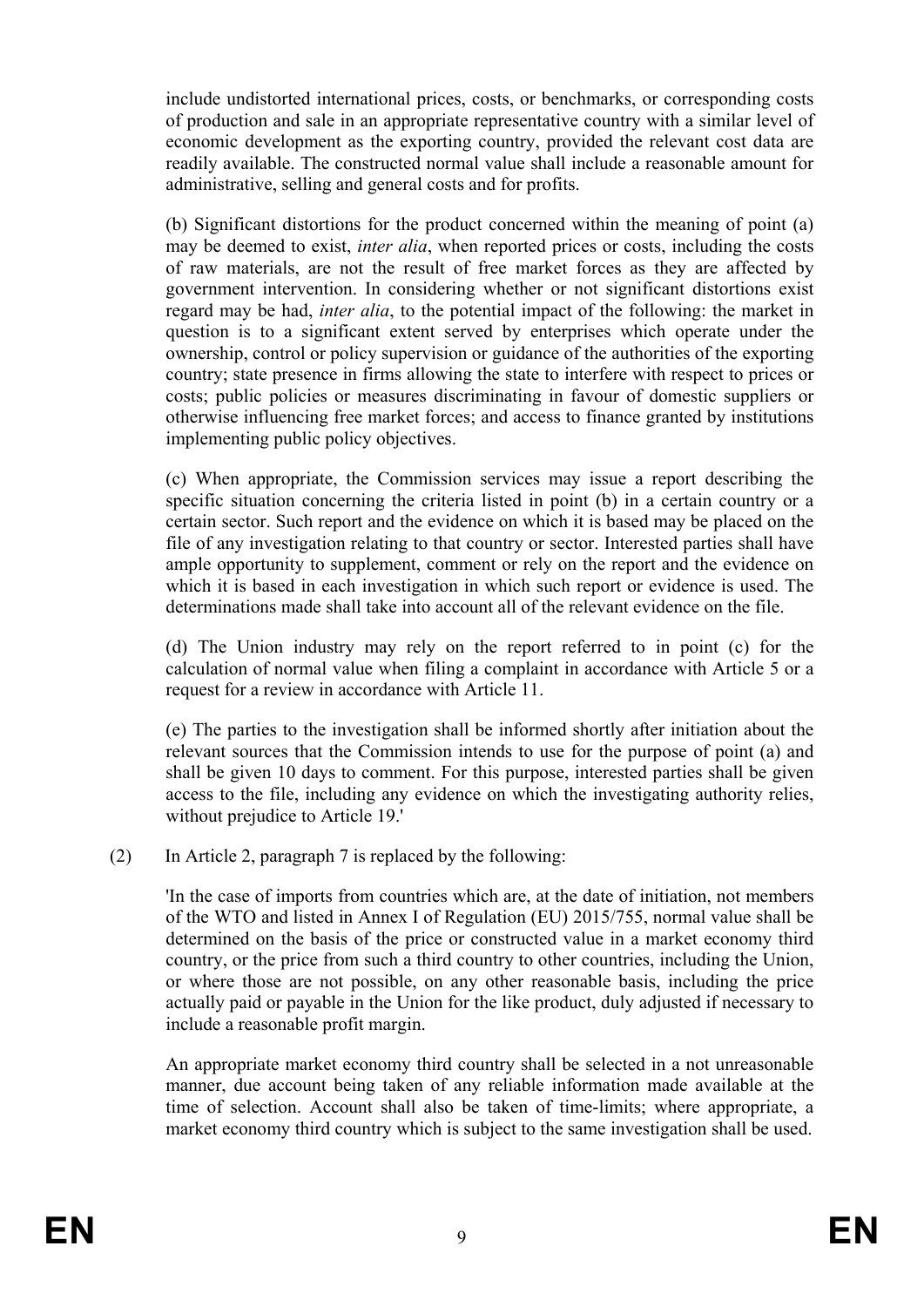The parties to the investigation shall be informed shortly after its initiation of the market economy third country envisaged and shall be given 10 days to comment.'

(3) In Article 11(3), first subparagraph, the following is added :

'In the case of a transition from a normal value calculated pursuant to the former Articles  $2(7)(a)$  or  $2(7)(b)$  to a normal value calculated pursuant to paragraphs 1 to 6a of Article 2, the reasonable period of time shall be deemed to elapse on the date on which the first expiry review following such transition is initiated.'

(4) In Article 11(4), the following subparagraph is added:

'In the case of a transition from a normal value calculated pursuant to the former Articles  $2(7)(a)$  or  $2(7)(b)$  to a normal value calculated pursuant to paragraphs 1 to 6a of Article 2, any review pursuant to this paragraph shall be deferred to the date on which the first expiry review following such transition is initiated.'

(5) In Article 11(9), the following is added:

'In relation to the circumstances relevant for the determination of the normal value pursuant to Article 2, due account shall be taken of all relevant evidence, including relevant assessment reports regarding the circumstances prevailing on the domestic market of the exporting producers and the evidence on which they are based, which has been placed on the file, and upon which interested parties have had an opportunity to comment.'

#### *Article 2*

In Article 10(7) of Regulation (EU) 2016/1037, the following subparagraph is added:

'The Commission shall also offer consultations to the country of origin and/or export concerned with regard to other subsidies identified in the course of the investigation. In these situations, the Commission shall send to the country of origin and/or export a summary of the main elements concerning other subsidies, in particular those referred to in point (c) of paragraph 2 of this article. If the additional subsidies are not covered by the notice of initiation, the notice of initiation shall be amended and the amended version be published in the Official Journal of the European Union, inviting all interested parties to comment.'

### *Article 3*

This Regulation shall enter into force on the day following that of its publication in the *Official Journal of the European Union*.